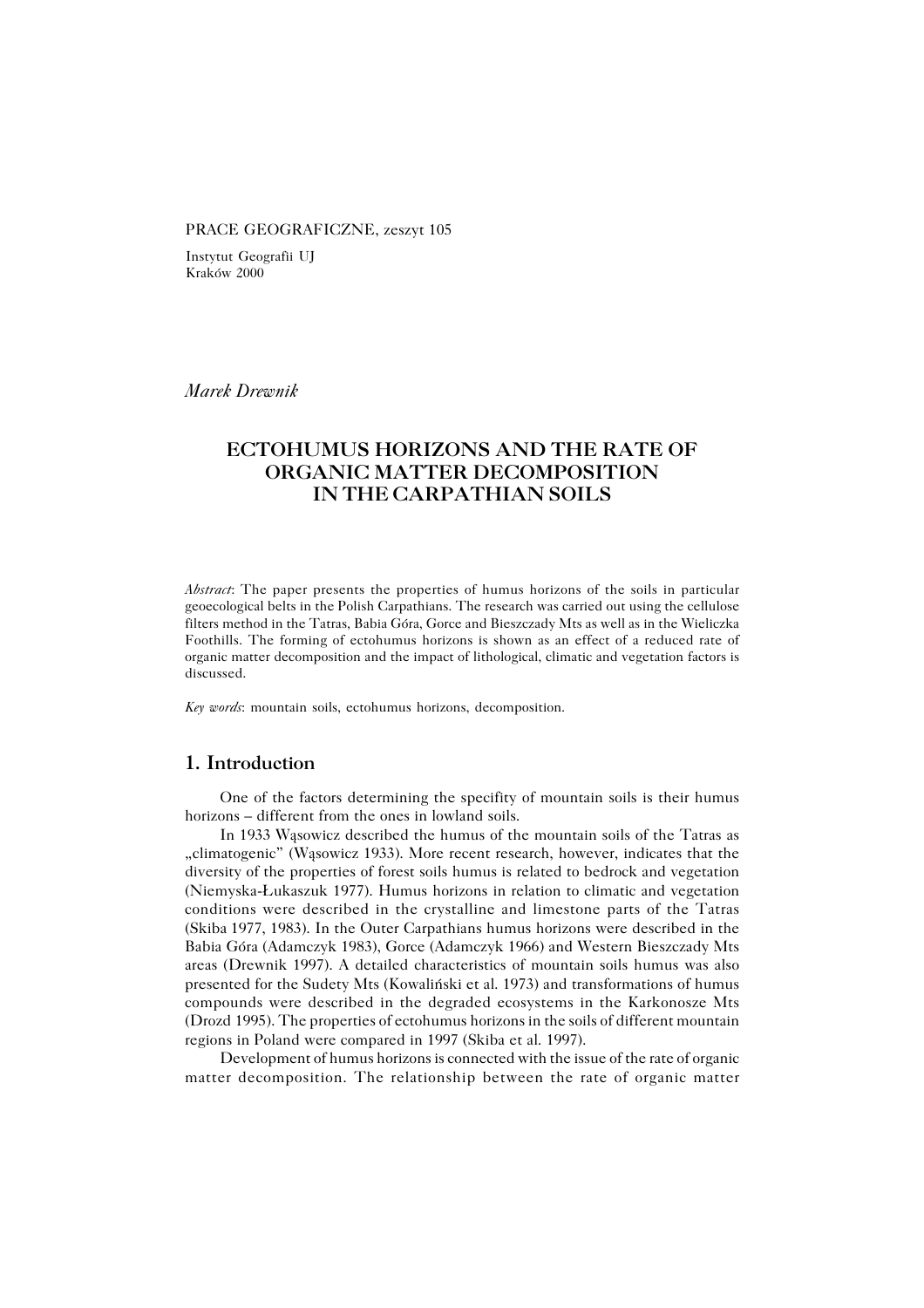decomposition and the altitude above sea level was described by Shanks and Olson (1961) for the Appalachian forest soils. Meetenmeyer (1978), determining the diversity of organic matter decomposition rate in five areas with different climatic conditions, pointed out the importance of climate and the role of the content of lignin in the substrate in that issue.

Information on the rate of organic matter decomposition of the soils of the Tatras (Grodzińska−Jurczak 1994) and Karkonosze Mts (Fischer, Kidawa 1992) can be found in ecological papers. The research, however, was aimed at the determination of the influence of pollution on the environment and the specifity of the mountain soils pedogenesis was not taken into account.

The purpose of this paper is to show the properties of ectohumus horizons in mountain soils against the background of the rate of the decomposition of organic matter.

## **2. Objects and methods of research**

22 soil profiles located in several areas of the Polish Carpathians were chosen for the study (Fig. 1). They represent soils characteristic of a given region and altitude (climate and vegetation) belt (Tab. 1). The sampling points, where the soil profiles were examined, were located in transects. Laboratory analyses of soil properties (organic carbon content, total nitrogen content) were made on the samples using common pedological methods. In addition, analyses of the composition of humus compounds forms were made (Duchaufour & Jacquin method).

The rate of the organic matter decomposition was determined at the research points with the cellulose filters method (Bieńkowski 1990) in three periods: 10 weeks (Jun−Aug 1994), 20 weeks (Jun−Oct 1994) and through the whole year (Jun 1994−Jun1995). The determination was repeated 10 times for each of the research periods at each of the points. The cellulose discs were placed vertically within the surface horizon of soil at the depth of 0−8 cm.

#### **3. Results and discussion**

On the dolomitic limestone bedrock in the Tatras different sub−types of *Rendzic Leptosols* occur, on the Tatras granitoides – *Lithic Leptosols* and *Orthic Podzols*, on the flysch of the Babia Góra, Gorce and Bieszczady – *Lithic Cambic Leptosols* and different sub−types of *Cambisols*. *Luvisols* developed on the loess−like formations of the Wieliczka Foothills and on the loess of the vicinity of Kraków – *Eutric Cambisols* (Tab. 1). The characteristic feature of the studied soils is, among others, the diversity of their humus horizons.

The properties of humus presented in the paper indicate their very distinct connection with geoecological conditions (Fig. 2).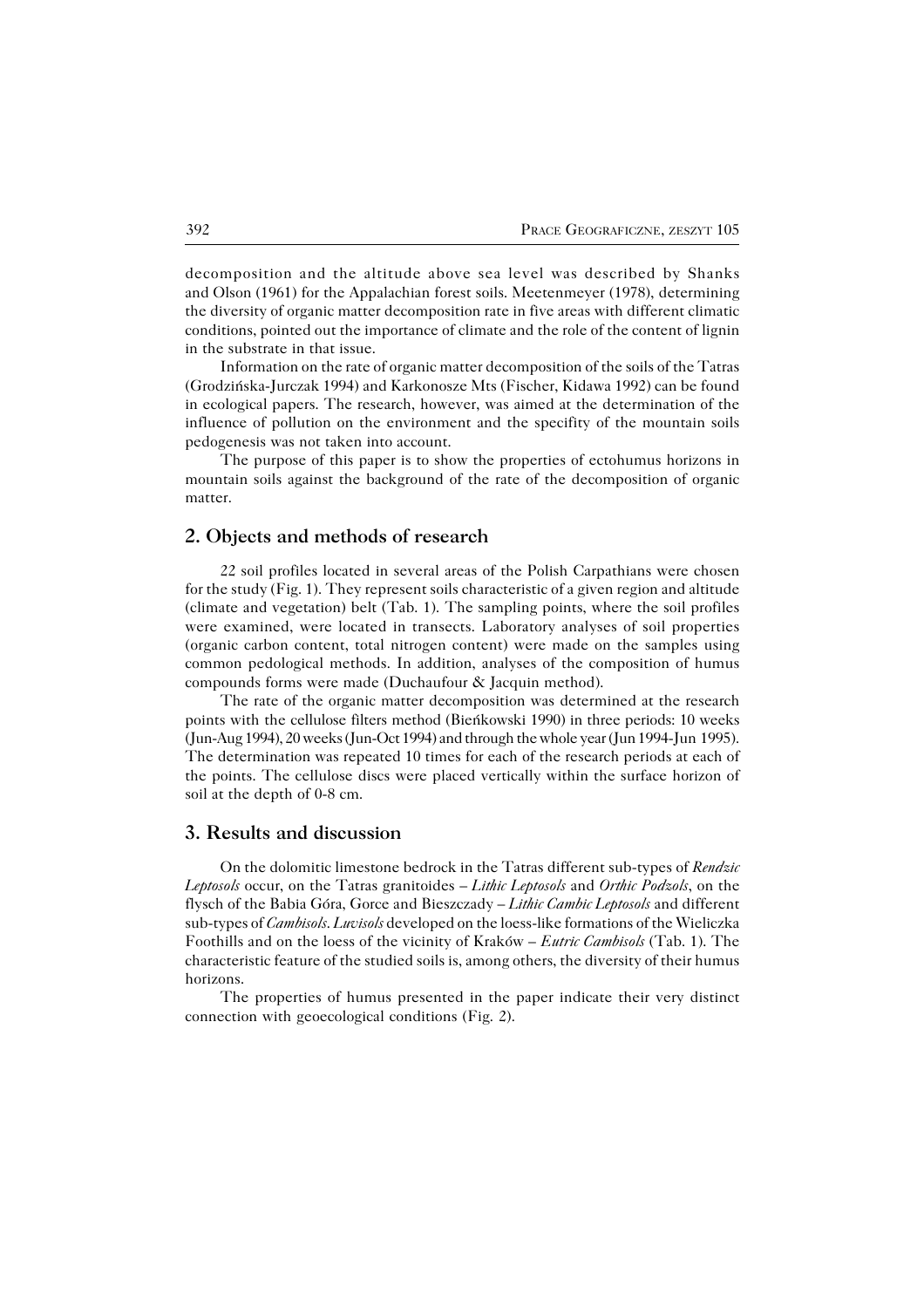

Fig. 1. Localization of the research area:

1 – alpine meadows; 2 – subalpine dwarf pine; 3 – upper forest; 4 – lower forest;  $5 -$  "poloninas";  $6 -$  other land use;  $7 -$  main roads;  $8 -$  sampling points.

Ryc. 1. Lokalizacja obszaru badań:

- 1 łąki alpejskie; 2 kosodrzewina; 3 lasy górnoreglowe; 4 lasy dolnoreglowe;
- 5 połoniny; 6 pozostałe użytki; 7 ważniejsze drogi; 8 punkty badawcze.

## **3.1. Soils of the alpine meadow belt**

In those soils, independently of the parent material, organic matter of the *alpine moder* type occurs. It is characterized by the organic carbon content of more than 10% and the thickness of humus horizons is more than 10 cm. The C:N ratio is around 15. The organic matter is weakly bound to the mineral part of the soil (up to 10% of the bound fraction) and the humification index is diversified from approximately 10% to ca 60%.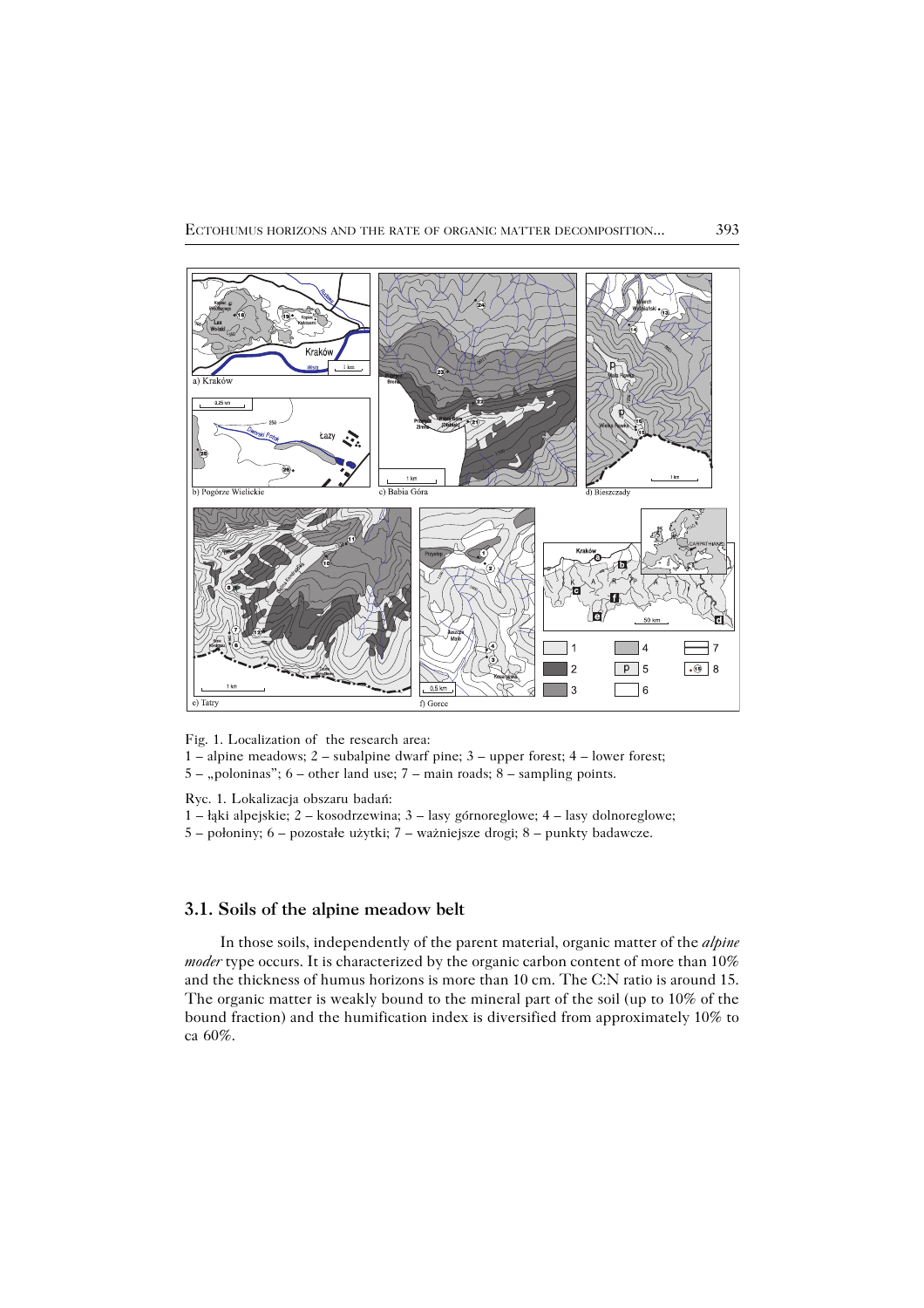| No.<br>Nr      | <b>Localization</b><br>Położenie |                                           | <b>Bedrock</b><br>Podłoże geologiczne                                                    | <b>Climatic vertical</b><br>zone<br>Pietro<br>klimatyczne | Vegetation<br>Roślinność                           | Typ i podtyp gleby                                                                 |
|----------------|----------------------------------|-------------------------------------------|------------------------------------------------------------------------------------------|-----------------------------------------------------------|----------------------------------------------------|------------------------------------------------------------------------------------|
| 1              | Gorce                            | 1150 m a.s.l.<br>- npm, $3-5$ $\degree$ E | Carpathian flysch<br>(sandstones and shales)<br>zlepieńce, piaskowce i<br>łupki fliszowe | Cool<br>chłodne                                           | Piceetum tatricum<br>subnormale                    | Ranker brunatny (z nadkł.<br>butwinowym)<br>Umbric Leptosol (Cambic<br>Ranker)     |
| $\overline{2}$ |                                  | 1150 m a.s.l.<br>- npm, $3-5$ °E          |                                                                                          |                                                           | Hieracio-<br>Nardetum                              | Ranker brunatny<br>Lithic-Dystric Cambisol                                         |
| 3              |                                  | 905 m a.s.l. -<br>npm, 15°W               |                                                                                          | Temperate cool<br>umiarkowanie<br>chłodne                 | Fagetum<br>carpaticum<br>typicum, wariant<br>ubogi | GI, brunatna kwaśna<br><b>Dystric Cambisol</b>                                     |
| 4              |                                  | 890 m a.s.l. -<br>npm, $15^{\circ}$ W     |                                                                                          |                                                           | Calluno-Nardetum<br>strictae                       | GI, brunatna kwaśna<br><b>Dystric Cambisol</b>                                     |
| 6              | Tatras - Tatry                   | 1900 m a.s.l.<br>- npm, $20^\circ$ NE     | granitoides<br>granitoidy                                                                | Temperate cold<br>umiarkowanie<br>zimne                   | Oreochloo<br>distichae-<br>Juncetum trifidi        | Ranker bielicowy<br>Dystric Leptosol (Podzolic<br>Ranker)                          |
| $\overline{ }$ |                                  | 1900 m a.s.l.<br>- npm, $20°$ NE          | dolomitic limestones<br>wapienie dolomityczne                                            |                                                           | Festuco<br>versicoloris-<br>Seslerietum tatrae     | Rędzina próchniczna górska<br>Umbric-Rendzic Leptosol                              |
| 12             |                                  | 1600 m a.s.l.<br>- npm, $10^{\circ}$ N    | granitoides<br>granitoidy                                                                | Very cool<br>bardzo chłodne                               | Pinetum mughi<br>carpaticum                        | Ranker butwinowy (tangel-<br>ranker)<br>Dystric Leptosol (Tangel Ranker)           |
| 8              |                                  | 1560 m a.s.l.<br>- npm, $10^{\circ}$ E    | dolomitic limestones<br>wapienie dolomityczne                                            | Very cool<br>bardzo chłodne                               | Pinetum mughi<br>carpaticum                        | Rędzina butwinowa górska<br>(tangel-redzina) Rendzic<br>Leptosol (Tangel Rendzina) |

 $\overline{\phantom{a}}$ RACE GEOGRAFICZNE,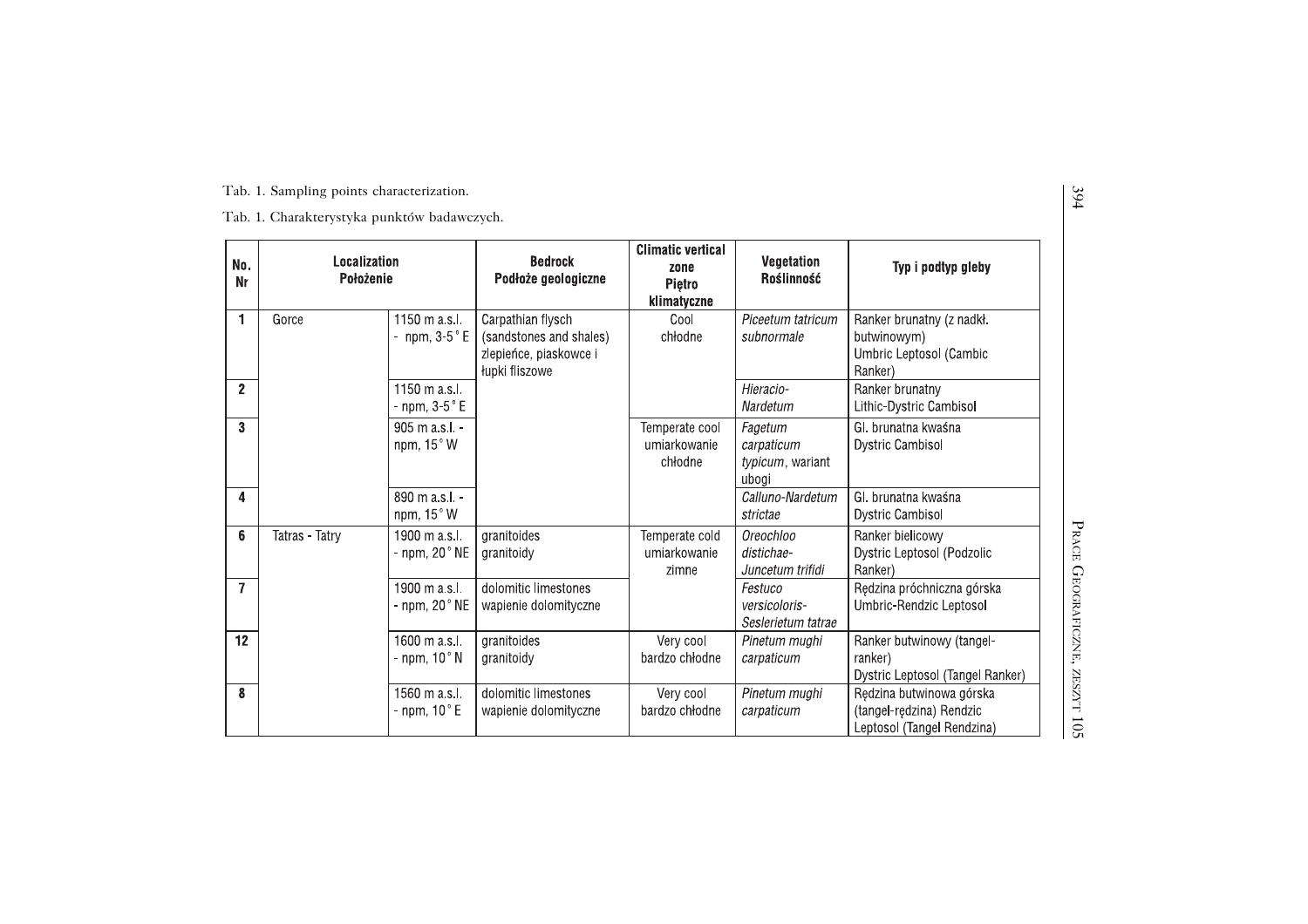| $\overline{\phantom{0}}$ |                 | - npm, $3-5$ °N<br>1260 m a s.l. | granitoides<br>granitoidy  | chłodne<br>Cool | Plagiothecio-<br>Piceetum | Bielica próchniczno-żelazista<br>Orthic Podzols |
|--------------------------|-----------------|----------------------------------|----------------------------|-----------------|---------------------------|-------------------------------------------------|
| H                        |                 | 1260 m a s l                     | dolomitic limestones       |                 | Polysticho-               | Rędzina próchniczna górska                      |
|                          |                 | - npm, $15^{\circ}$ S            | wapienie dolomityczne      |                 | Piceetum                  | Umbric-Rendzic Leptosol                         |
| $\frac{1}{2}$            | Bieszczady      | 910 m a.s.l.                     | Carpathian flysch          | Temperate cool  | Agrostietum               |                                                 |
|                          |                 | npm, 3°E                         | (sandstones and shales)    | umiarkowanie    | vulgaris typicum          | Gleba brunatna właściwa                         |
|                          |                 |                                  | piaskowce i łupki fliszowe | chłodne         |                           | Eutric Cambisol<br>wyługowana                   |
| $\sharp$                 |                 | 930 m a.s.l.                     |                            |                 | <b>Luzulo</b>             | Gleba brunatna kwaśna typowa                    |
|                          |                 | npm, 3-5°N                       |                            |                 | nemorosae-                | Dystric Cambisol                                |
|                          |                 |                                  |                            |                 | Fagetum                   |                                                 |
|                          |                 |                                  |                            |                 | vaccinietosum             |                                                 |
| 15                       |                 | 1300 m a.s.l.                    | Carpathian flysch          | Cool            | Melampyro-                | Ranker butwinowy (tangel-                       |
|                          |                 | - npm, $5^{\circ}$ NE            | (sandstones and shales)    | chłodne         | Vaccinietum               | ranker)                                         |
|                          |                 |                                  | piaskowce i łupki fliszowe |                 | gentianetosum             | Dystric Leptosol (Tangel Ranker)                |
|                          |                 |                                  |                            |                 | asclepiadeae              |                                                 |
| $\frac{1}{2}$            |                 | 1300 m a.s.l.                    |                            |                 | meadow                    | Ranker brunatny                                 |
|                          |                 | - $npm$ , $5^{\circ}$ NE         |                            |                 | communities -             | Lithic-Dystric Cambisol                         |
|                          |                 |                                  |                            |                 | traworośla                |                                                 |
|                          |                 |                                  |                            |                 | Calamagrostis             |                                                 |
|                          |                 |                                  |                            |                 | villosa                   |                                                 |
| $\frac{8}{1}$            | Cracow - Kraków | 320 m a.s.l.                     | loess                      | emperate warm   | Tilio-Carpinetum          | Gleba brunatna właściwa                         |
|                          |                 | npm, 3°N                         | ess                        | umiarkoanie     |                           | wyługowana                                      |
|                          |                 |                                  |                            | ciepte          |                           | Eutric Cambisol                                 |
| $\overline{1}$           |                 | 270 m a.s.l.                     |                            |                 | meadow                    | Gleba brunatna właściwa                         |
|                          |                 | npm, 3-5°N                       |                            |                 | communities               | wyługowana                                      |
|                          |                 |                                  |                            |                 | traworośla                | Eutric Cambisol                                 |
| 21                       | Babia Góra      | $1715 \text{ m a s}$             | Carpathian flysch          | Temperate cold  | Trifido-Supinetum         | Ranker bielicowy                                |
|                          |                 | - npm, $10^{\circ}$ N            | (sandstones and shales)    | umiarkowanie    |                           | Lithic-Dystric Leptosol (Spodic                 |
|                          |                 |                                  | piaskowce i łupki fliszowe | zimne           |                           | Ranker)                                         |

ECTOHUMUS HORIZONS AND THE RATE OF ORGANIC MATTER DECOMPOSITION...

395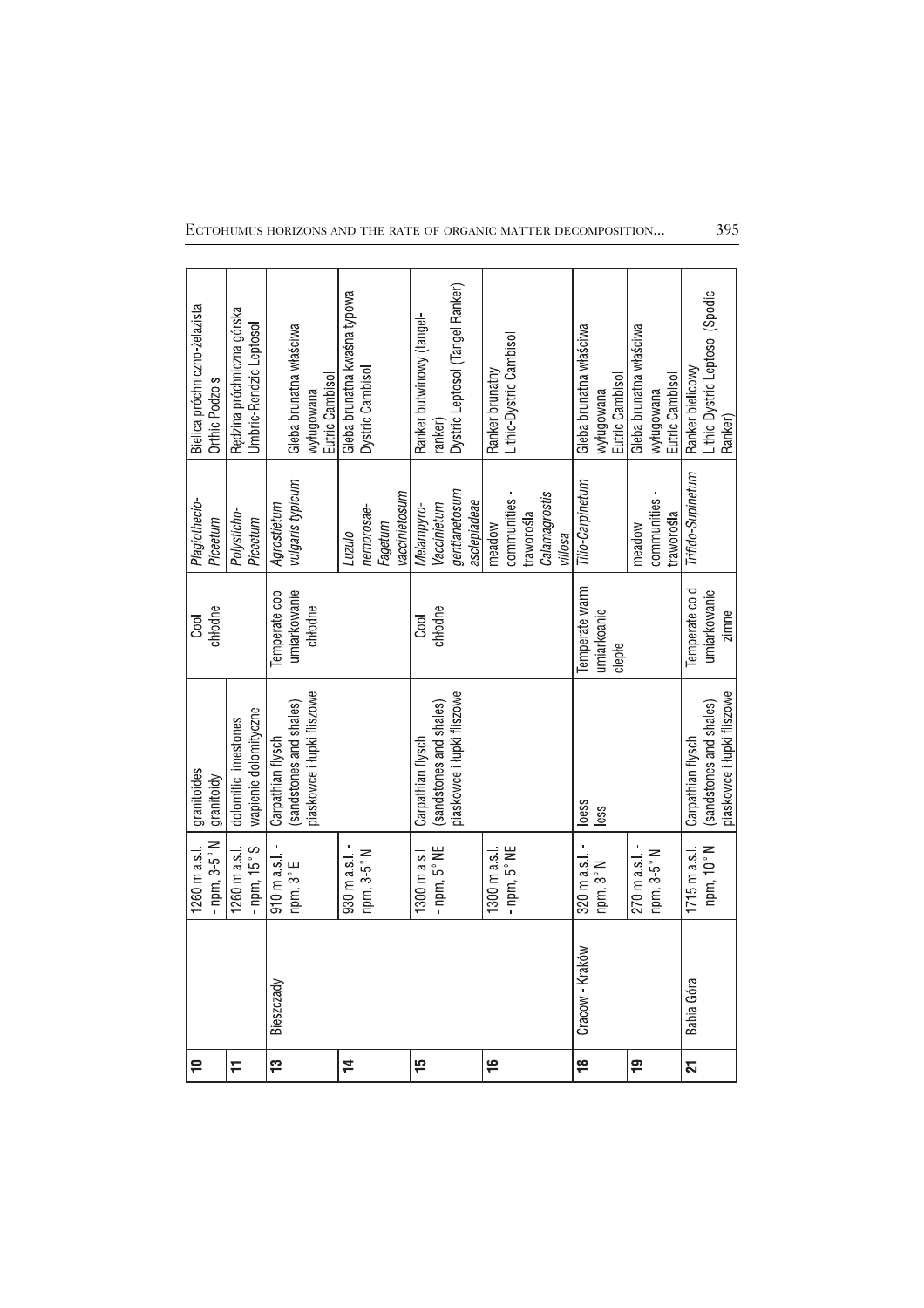# Tab. 1. continued

Tab. 1. ciąg dalszy

| No.<br>Nr | Localization<br>Położenie                |                                                  | <b>Bedrock</b><br>Podłoże geologiczne                                      | <b>Climatic vertical</b><br>zone<br>Pietro<br>klimatyczne | <b>Vegetation</b><br>Roślinność             | Typ i podtyp gleby                                                             |
|-----------|------------------------------------------|--------------------------------------------------|----------------------------------------------------------------------------|-----------------------------------------------------------|---------------------------------------------|--------------------------------------------------------------------------------|
| 22        | Babia Góra                               | 1460 m a.s.l.<br>- npm, $5^\circ$ N              | Carpathian flysch<br>(sandstones and shales)<br>piaskowce i łupki fliszowe | Very cool<br>bardzo chłodne                               | Pinetum mughi<br>carpaticum                 | Ranker butwinowy górski<br>(tangel-ranker)<br>Dystric Leptosol (Tangel Ranker) |
| 23        |                                          | $1210 \text{ m a s.l.}$<br>- npm, $10^{\circ}$ N |                                                                            | Cool<br>chłodne                                           | Piceetum excelsae<br>typicum                | Ranker butwinowy górski<br>(tangel-ranker)<br>Dystric Leptosol (Tangel Ranker) |
| 24        |                                          | $900 \text{ m a.s.}$ .<br>npm, $5^\circ$ N       |                                                                            | Temperate cool<br>umiarkowanie<br>chłodne                 | Dentario<br>glandulosae-<br>Fagetum typicum | Gleba brunatna właściwa<br>wyługowana<br>Eutric Cambisol                       |
| 25        | Wieliczka Foothills<br>Pogórze Wielickie | $260 \text{ m a s.l.}$ -<br>npm, $3-5^\circ$ W   | loess-like formations<br>utwory lessopodobne                               | Temperate warm<br>umiarkoanie<br>ciepłe                   | Tilio-Carpinetum                            | Gleba płowa opadowo-glejowa<br>Stagnic Luvisol                                 |
| 26        |                                          | $245$ m a s $\lfloor$ . -<br>npm, 3°N            |                                                                            |                                                           | meadow<br>communities -<br>traworośla       | Gleba płowa opadowo-glejowa<br>Stagnic Luvisol                                 |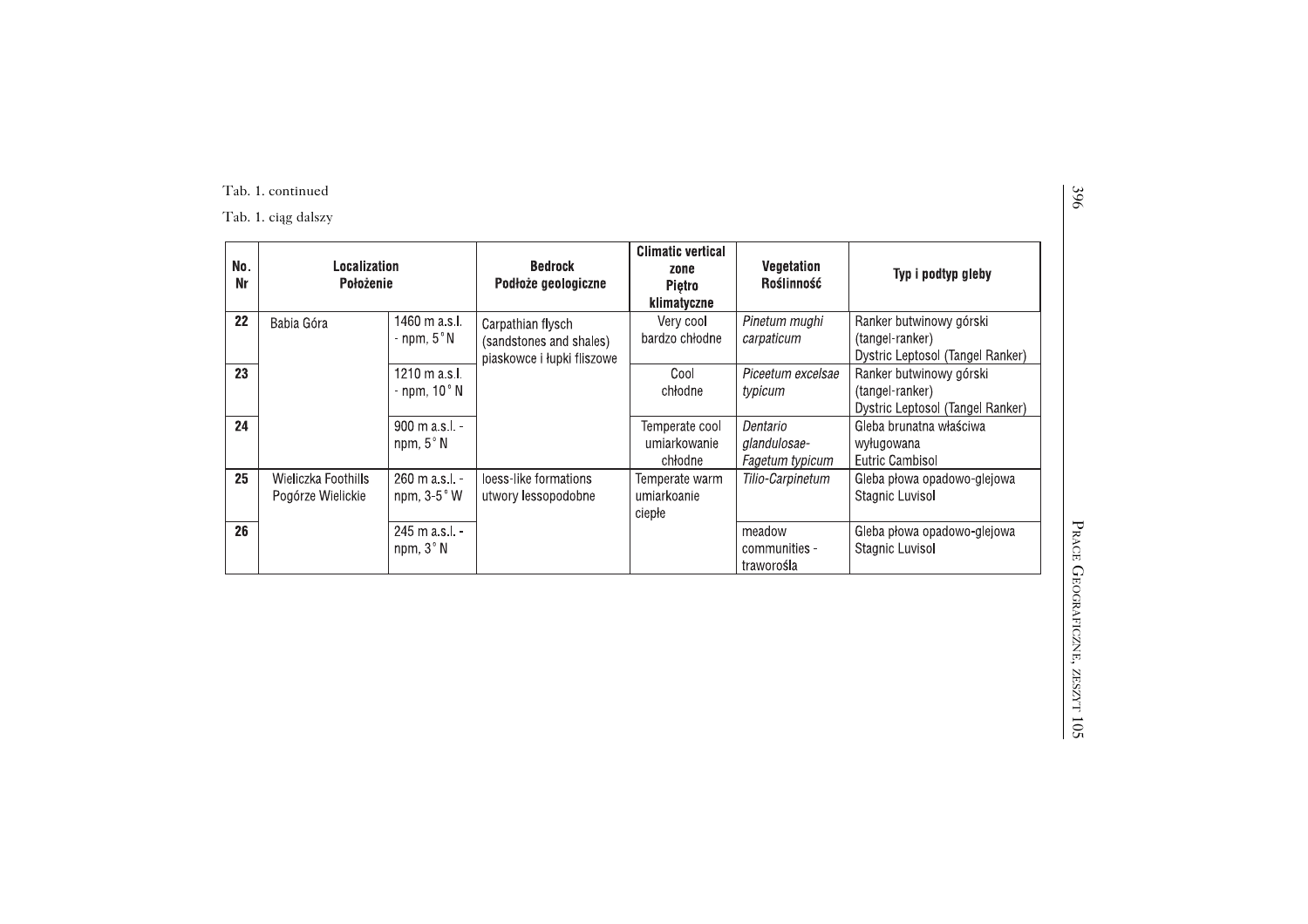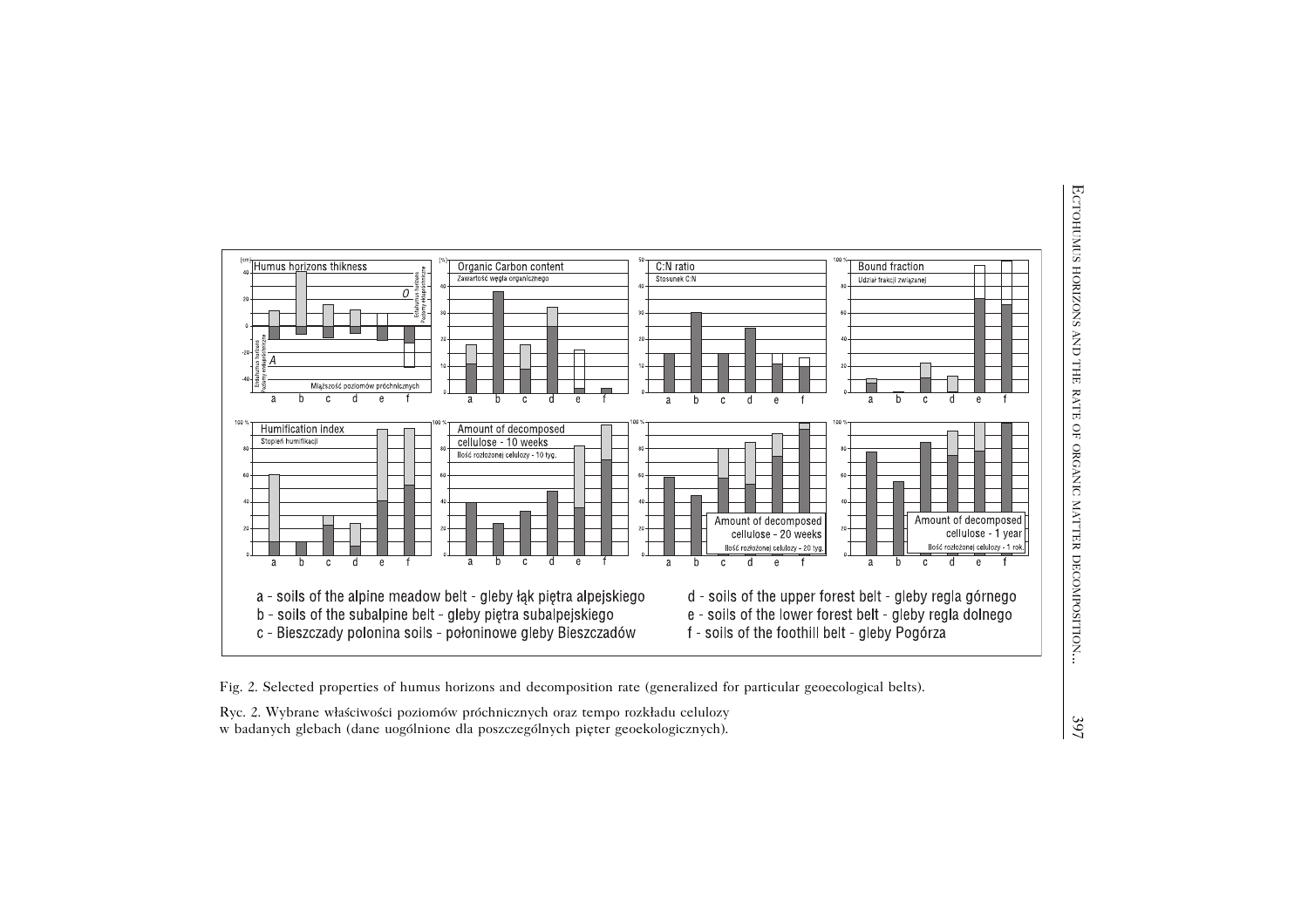The characteristics of those soils are a result of a reduced rate of organic matter decomposition under the conditions of severe mountain climate. The amount of decomposed cellulose within 10 weeks was around 40%, within 20 weeks around 60% and after the whole year around 80%. The lack of any thick ectohumus horizons can be explained by the susceptibility to decomposition of herb detritus with a low content of lignin and tannins. Soils located in that geoecological belt are as a rule subject to intensive morphogenetic processes that take off the soil material from the surface.

#### **3.2. Soils of the subalpine belt**

In the soils developed under dwarf pine occur very well developed ectohumus horizons − *tangelmor*. The thickness of the *Ofh* together with *Oh* and *Ah* horizons is more than 30 cm. They contain more than 30% of organic carbon. Also in that geoecological belt parent material does not influence the properties of humus horizons. Organic matter in those horizons is mainly in the free fraction. The C:N ratio is around 30. The humification index is very low − ca 10%, which manifests a low intensity of the process of humification of detritus.

The characteristics of humus horizons of those soils are a result of the influence of climatic conditions as well as vegetation (detritus) contribution in the reducing of the rate of organic matter decomposition. The amount of decomposed cellulose was the lowest of all the studied soils in each of the research periods. Within 10 weeks it was below 30%, within 20 weeks below 50% and after the whole year ca 60%. The dwarf pine supplies the soil with an acid substrate (needles) having a large content of tannins. It is difficult to break down and may also be a cause of the accumulation of weakly decomposed organic matter. The large thickness of ectohumus horizons may also be due to the stopping of erosional offtake of organic matter by the close sprouts of the dwarf pine.

In the Bieszczady *polonina* soils the thickness of ectohumus horizons including *Oh* and *Ah* is between 10 and 20 cm and also 10-centimetre-thick endohumus horizons occur here. The properties of humus of the soils being described are similar to the ones of the alpine belt soils. The humus under *Vaccinietum pocuticum myrtilli* was described as *moder* while under meadow communities as *moder/mull*.

#### **3.3. Soils of the upper forest belt**

In those soils the thickness of ectohumus horizons with *Oh* and *Ah* is slightly more than 10 cm. Under spruces occur raw humus *Ofh* horizons whose morphology is similar to that of the raw humus horizons in the subalpine zone although they are not as thick. The organic carbon content is also very high − 20−30%. Organic matter occurs mainly in the free fraction and the C:N ratio reaches 25 which manifests a low intensity of decomposition processes. The humification index in those horizons is very low (ca7−24%) which proves a low intensity of humification processes. The humus in those soils was described as *mor* or *mor/moder*.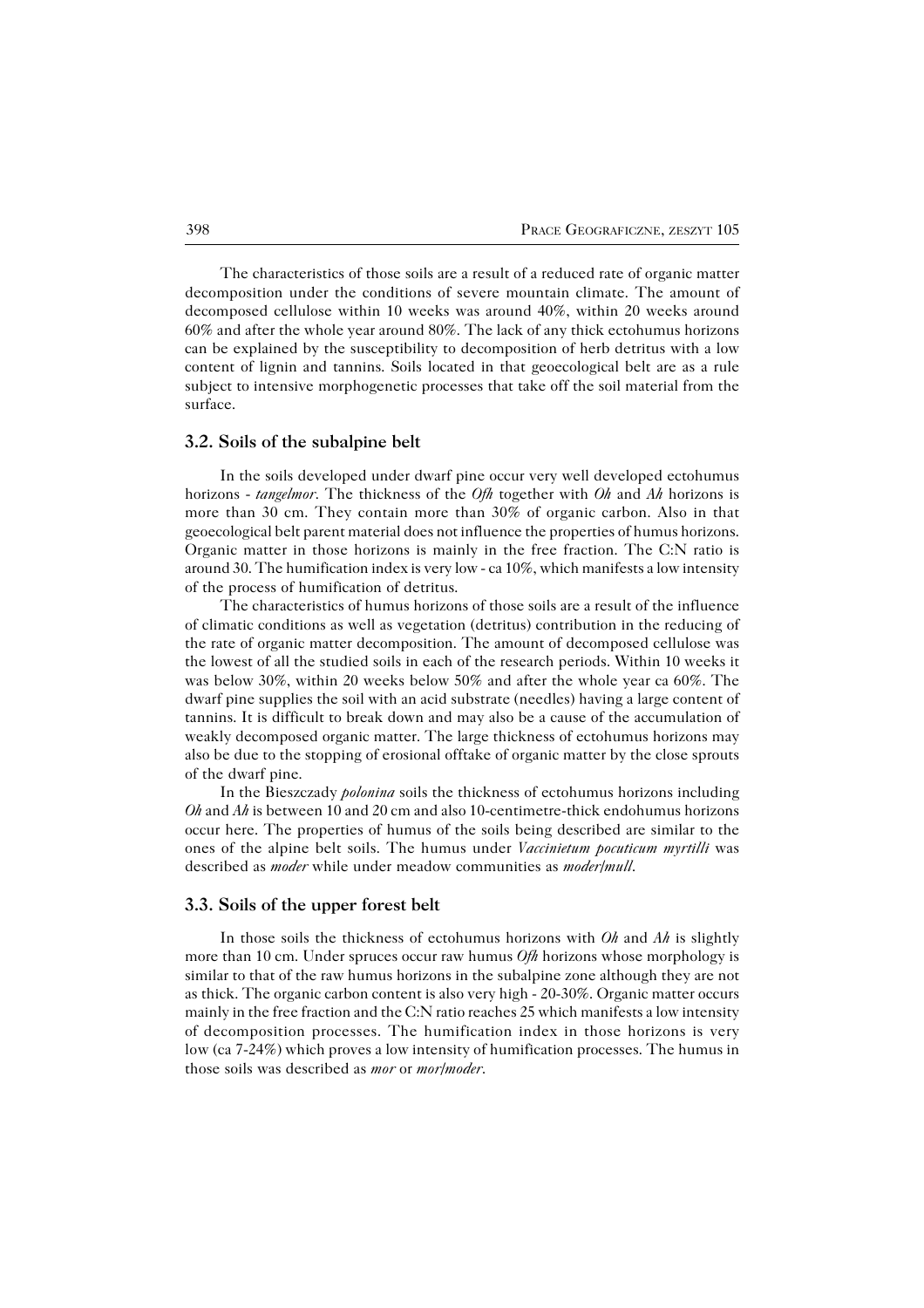The specifity of humus horizons of the soils originated under the upper forest spruces is caused by the influence of climatic conditions on the reducing of the rate of organic matter decomposition and the impact of vegetation. Within 10 weeks more than 40% of cellulose was decomposed, within 20 weeks around 60% and after the whole year almost 80%. The participation of the vegetation factor in the development of humus horizons of those soils is, similarly as in the case of the subalpine belt soils under dwarf pine, due to the plant substrate – conifer needles. The lesser thickness of ectohumus horizons may be explained by milder climate conditions than in the subalpine belt – higher temperatures and a longer vegetation period which influence decomposition processes.

The likeness of humus horizons of soils developed on different bedrock (limestones, granitoides and flysch rocks) indicates a small participation of the lithological factor in the development of humus in those soils. A larger contribution should be attributed to vegetation and climatic conditions.

## **3.4. Soils of the lower forest belt**

In those soils there are litter horizons *Ol* but not raw humus horizons *Ofh*. Humus horizons occur here mainly as endohumus ones *(A)* whose thickness is not more than 20 cm. Under the specific biotopic conditions of *Luzulo−Fagetum* different humus horizons originate – with ectohumus horizons containing between 10 and 20% of organic carbon.

Organic matter is mainly in the bound fraction and it is fairly well decomposed which is manifested by the C:N ratio of 11−13. The organic matter is generally well humificated (the humification index is above 70%). The *mull* type of humus is prevalent.

The findings indicate a connection of the properties of humus with bioclimatical factors as well as with typological soil units. Under the climatic conditions of the lower forest belt, in beech or herb communities no ectohumus horizons can accumulate. Within the period of one year almost all cellulose was decomposed. Only in the soils of beech forests with a large contribution of *Vaccinium myrtillus* occur humus horizons with properties related to the ones of the soils of higher locations. It is in those soils where a reduced rate of organic matter decomposition is observed – the amount of cellulose decomposed within the year was below 80%. It is due to the impact of vegetation, which, bound to the habitat controlled by the parent material, modifies the activity of the soil edaphon.

### **3.5. Soils of the foothill belt**

In the studied soils the morphology of humus horizons is similar to that of the lower forest belt soils described above. The soils described in this paper represent fertile habitats and are developed on loess−like formations or on loess. In all the soils described here the type of humus was determined as *mull*.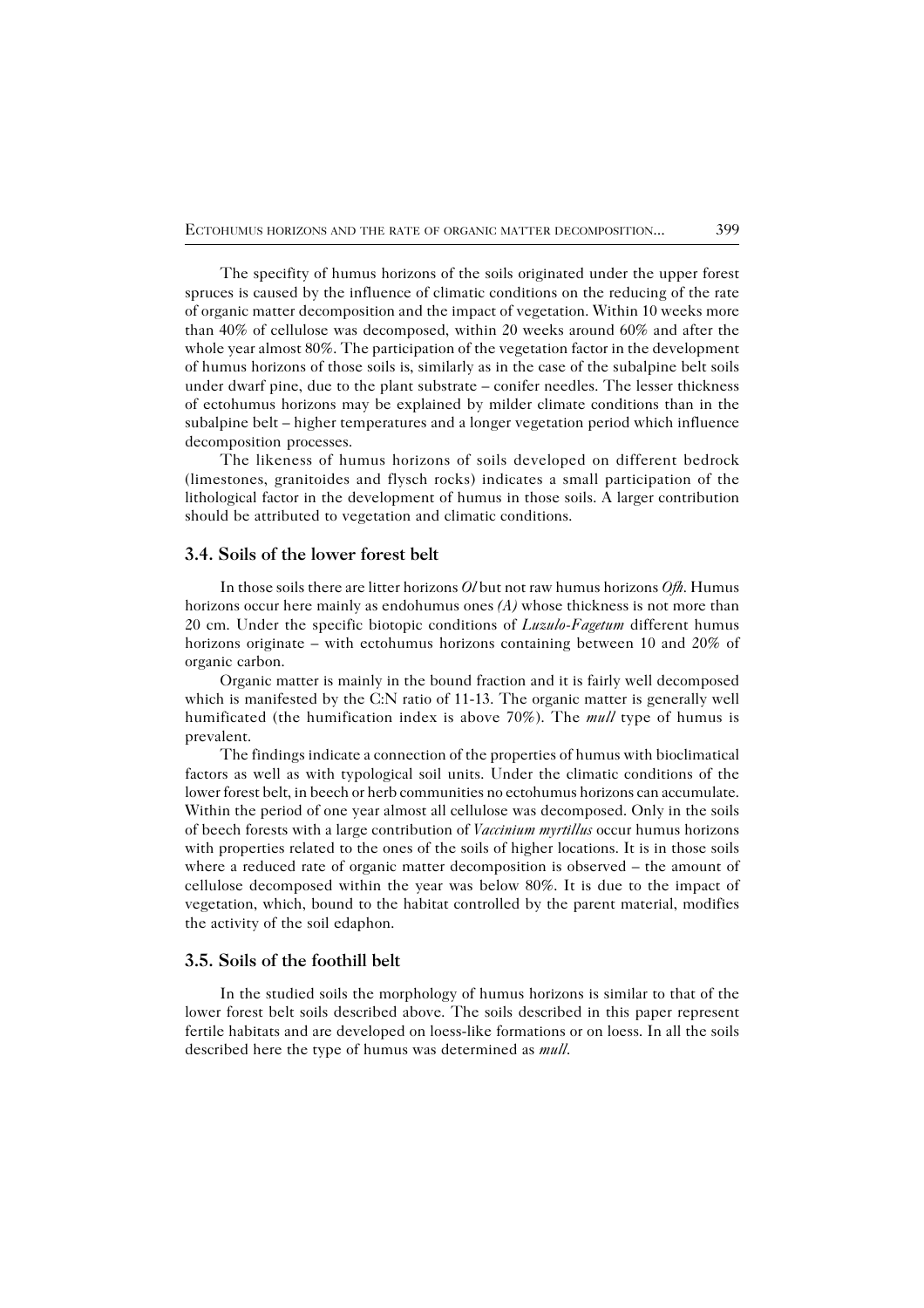Organic matter is well decomposed (C:N ratio of 10−13) and to a large extent bound to the mineral part of soil. The humification index varies and depends on the type of vegetation, being higher in meadow soils and lower in forest ones.

The humus horizons of the foothill belt soils are characterized by a large similarity to the ones of lowland soils. Nearly all cellulose was decomposed within the year. Any accumulation of ectohumus does not take place in those areas under *Tilio−Carpinetum* communities.

## **4. Conclusions**

1. The rate of organic matter (cellulose filters) decomposition in the studied soils decreases with the altitude above sea level though it is the lowest in the soils of the subalpine belt developed under dwarf pine.

2. In the soils of the alpine, sub−alpine, upper forest and polonina meadow belts it is bioclimatical factors that have the crucial influence on the rate of organic matter decomposition, whereas in the lower forest and foothill belts it is determined by lithology and vegetation.

3. The occurrence of thick and acid raw humus horizons of high−mountain soils is due to the reduced rate of organic matter decomposition caused by the impact of climatic conditions and vegetation.

*Translated by Andrzej Kacprzak*

#### **References**

- Adamczyk B., 1966, *Studia nad kształtowaniem się związków pomiędzy podłożem skalnym i glebą, Cz.II, Gleby leśne wytworzone z utworów płaszczowiny magurskiej w Gorcach,* Acta Agr. etSilv., ser. Leśna, 6, 3−48.
- Adamczyk B., 1983, *Charakterystyka gleb Babiogórskiego Parku Narodowego,* [w:] *Park Narodowy na Babiej Górze, Przyroda i Człowiek,* PWN, Warszawa−Kraków, 95−120.
- Bieńkowski P., 1990, *The rate of cellulose decomposition in soils of Spitsbergen tundra,* Pol. Polar Research, 11 (1−2), 39−45.
- Drewnik M., 1997, *Próchnica i tempo rozkładu materii organicznej w wybranych glebach Bieszczadzkiego Parku Narodowego,* Rocz. Bieszczadzkie, 5, 175−185.
- Drozd J., 1995, *Transformacja związków próchnicznych w glebach różnie zdegradowanych ekosystemów leśnych Karkonoszy,* [w:] *Problemy ekologiczne wysokogórskiej części Karkonoszy,* Z.Fischer(red.), Oficyna Wyd. Inst. Ekologii PAN w Dziekanowie Leśnym, 113−121.
- Fischer Z., Kidawa A., 1992, *Kilka uwag o wskaźnikowej ocenie intensywności rozkładu materii organicznej,* [w:] *Problemy ekologiczne wysokogórskiej części Karkonoszy, I Konferencja – Wojnowice,* Z. Fischer (red.), Oficyna Wyd. Inst. Ekologii PAN w Dziekanowie Leśnym, 109−114.